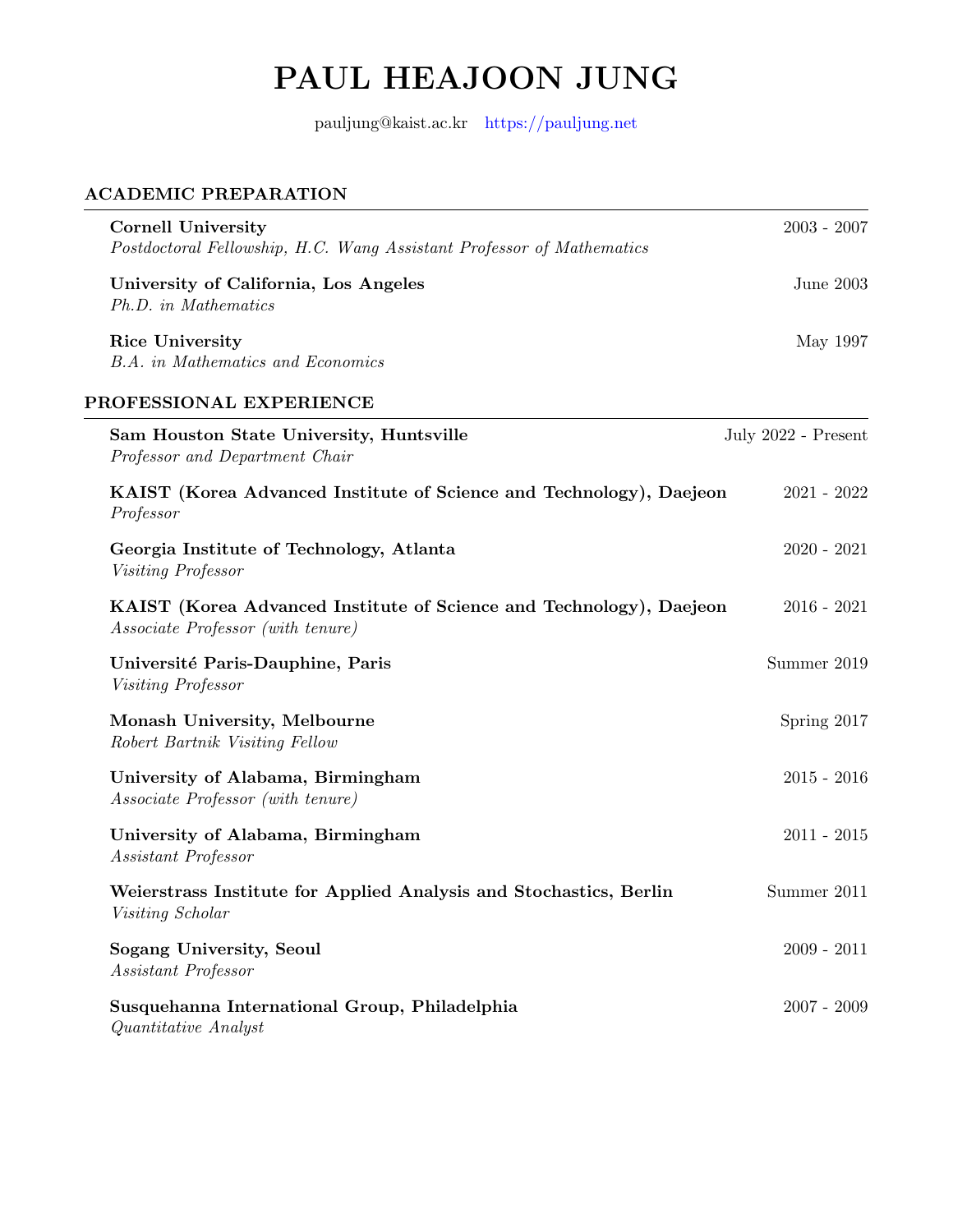## GRANTS AND AWARDS

| NRF Science Research Center (1 of 12 members), Co-PI     | 9 billion KRW   | $2019 - 2026$ |
|----------------------------------------------------------|-----------------|---------------|
| NSF conference, Interacting Particle Systems, Co-PI      | \$31,140        | Spring 2019   |
| Korean Mathematical Society Best Paper Award             |                 | 2018          |
| KAIST College of Natural Sciences Teaching Award         |                 | Fall 2017     |
| NRF grant, Dependent Random Matrices, PI                 | 500 million KRW | $2017 - 2022$ |
| Robert Bartnik Fellowship, Monash University             |                 | Spring 2017   |
| NSF conference, Dynamical Systems and Probability, Co-PI | \$45,400        | Spring 2015   |
| NSF-CBMS conference, Quantum Spin Systems, Co-PI         | \$34,799        | Summer 2014   |
| NSA grant, Fractional Stable Fields, PI                  | \$39,218        | $2014 - 2016$ |
| Simons Foundation collaboration grant, PI                | \$35,000        | $2013 - 2014$ |
| Sogang University Natural Sciences Best Paper Award      |                 | 2011          |
| Sogang University research grant                         | 20 million KRW  | $2009 - 2011$ |

#### PUBLICATIONS

# Journal articles (with hyperlinks)

- 1. "Infinite-width limit of feed-forward neural networks with dependent weights" Submitted [\(arXiv:2106.08187\)](https://arxiv.org/abs/2205.08187.pdf) with Fadhel Ayed, François Caron, Hoil Lee, Juho Lee, and Hongseok Yang.
- 2. " $\alpha$ -Stable convergence of heavy-tailed infinitely-wide neural networks" Submitted [\(arXiv:2106.11064\)](https://arxiv.org/abs/2106.11064.pdf) with Hoil Lee, Jiho Lee, and Hongseok Yang
- 3. "At the edge of a one-dimensional jellium" [Bernoulli, 28 \(3\), 1784-1809, \(August 2022\) DOI: 10.3150/21-BEJ1397](https://projecteuclid.org/journals/bernoulli/volume-28/issue-3/At-the-edge-of-a-one-dimensional-jellium/10.3150/21-BEJ1397.full) [\(arXiv:2012.04633\)](https://arxiv.org/abs/2012.04633.pdf) with Djalil Chafaï and David García-Zelada.
- 4. "Large deviations in the quantum quasi-1D jellium" [Probability and Mathematical Physics \(to appear\)](https://msp.org/soon/coming.php?jpath=pmp) [\(arXiv:2009.14144\)](https://arxiv.org/pdf/2009.14144.pdf) with Christian Hirsch and Sabine Jansen.
- 5. "The Life and Mathematical Legacy of Thomas M. Liggett" [Notices of the American Mathematical Society, \(2021\) 68\(1\):67-79](https://www.ams.org/journals/notices/202101/202101FullIssue.pdf) with David Aldous, Pietro Caputo, Rick Durrett, Alexander Holroyd, and Amber Puha.
- 6. "Extreme eigenvalue statistics of  $m$ -dependent heavy-tailed matrices" [Annales de l'Institut Henri Poincar´e, \(2021\), 57\(4\):2100-2127](https://projecteuclid.org/journals/annales-de-linstitut-henri-poincare-probabilites-et-statistiques/volume-57/issue-4/Extreme-eigenvalue-statistics-of-m-dependent-heavy-tailed-matrices/10.1214/21-AIHP1152.short) [\(arXiv:1910.08511\)](https://arxiv.org/pdf/1910.08511.pdf) with Bojan Basrak, Yeonok Cho, and Johannes Heiny.
- 7. "Macroscopic and edge behavior of a planar jellium" [Journal of Mathematical Physics, \(2020\) 61\(3\):033304](https://aip.scitation.org/doi/10.1063/1.5126724) [\(arXiv:1909.00613\)](https://arxiv.org/pdf/1909.00613.pdf) with Djalil Chafaï and David García-Zelada.
- 8. "A note on invariance of the Cauchy and related distributions" [Statistics and Probability Letters, \(2020\) 158:108668](https://www.sciencedirect.com/science/article/abs/pii/S0167715219303141) [\(arXiv:1908.04006\)](https://arxiv.org/pdf/1908.04006) with Wooyoung Chin and Greg Markowsky.
- 9. "Remarks on the recurrence and transience of non-backtracking random walks" [Journal of Combinatorics, \(2020\) 11\(3\):549-555](https://www.intlpress.com/site/pub/pages/journals/items/joc/content/vols/0011/0003/a007/index.php) [\(arXiv:1905.07863\)](https://arxiv.org/pdf/1905.07863.pdf) with Greg Markowsky.
- 10. "Necessary and sufficient condition for  $\mathcal{M}_2$ -convergence to a Lévy process for billiards with cusps at flat points"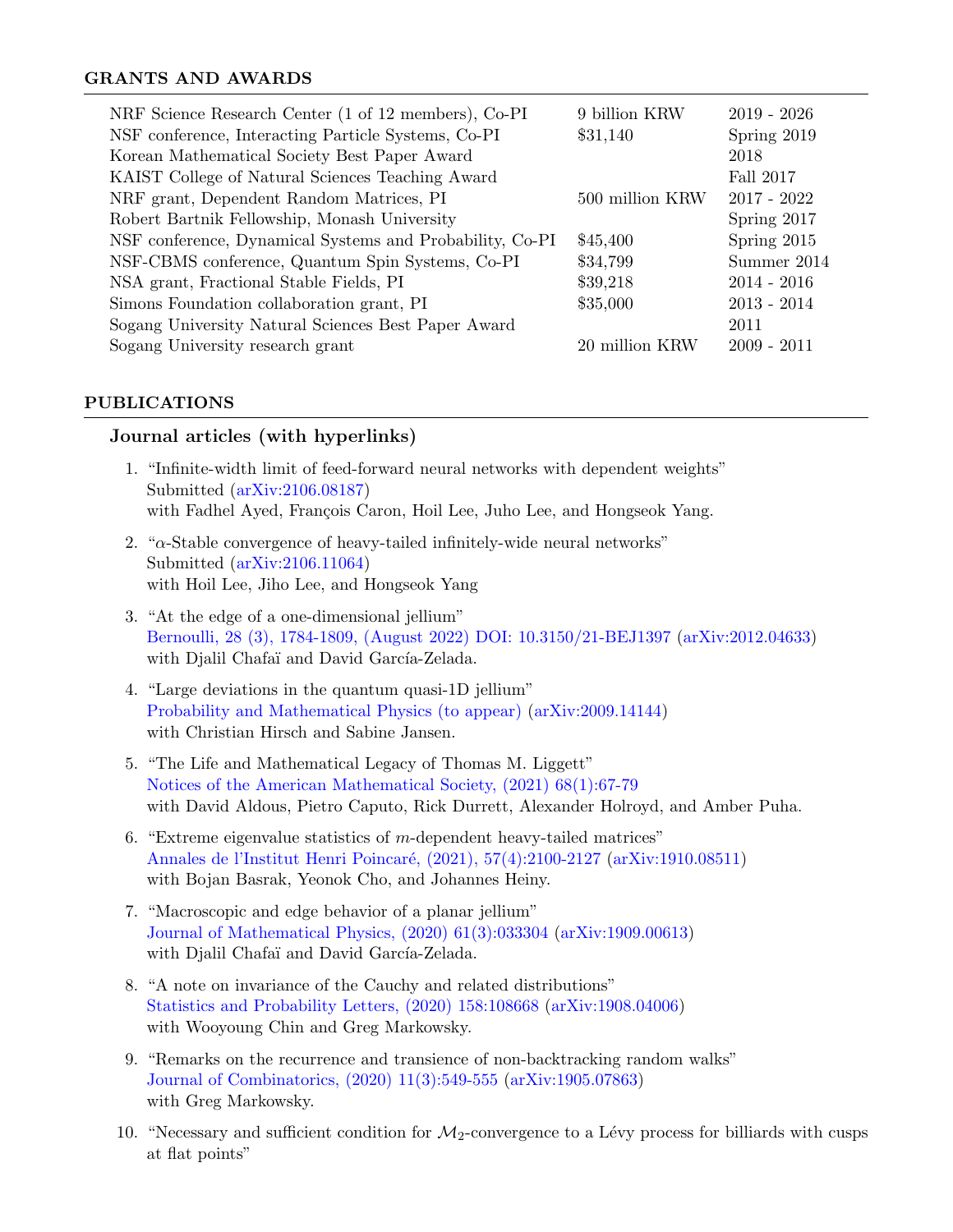[Stochastics and Dynamics, Vol. 21, No. 05, 2150024 \(2021\)](https://www.worldscientific.com/doi/10.1142/S0219493721500246) [\(arXiv:1902.08958\)](https://arxiv.org/pdf/1902.08958.pdf) with Ian Melbourne, Françoise Pène, Paulo Varandas, and Hongkun Zhang.

- 11. "A Generalization of Hierarchical Exchangeability on Trees to Directed Acyclic Graphs" [Annales Henri Lebesgue, \(2021\) 4:325-368](https://ahl.centre-mersenne.org/item/10.5802/ahl.74.pdf) with Jiho Lee, Sam Staton, and Hongseok Yang. Honorable mention poster, 12th International Conference on Bayesian Nonparametrics, Oxford.
- 12. "On the speed and spectrum of mean-field random walks among random conductances" [Stochastic Processes and Their Applications, \(2020\) 130\(6\):3477-3498](https://www.sciencedirect.com/science/article/abs/pii/S0304414918304848) [\(arXiv:1702.04087\)](https://arxiv.org/pdf/1702.04087.pdf) with Andrea Collevecchio.
- 13. "Convergence to stable Lévy motion for chaotic billiards with several cusps at flat points" [Nonlinearity, \(2019\) 33:807-839](https://iopscience.iop.org/article/10.1088/1361-6544/ab5148/pdf?casa_token=FbVuCIgwdY4AAAAA:0YGkIs7vlCYOaM9dhHaeo3uf7SX0Qo1ZopYfirR-tEZnhF-U0W5fuaouDBMAYVze2qwejzkxz2U) with Françoise Pène and Hongkun Zhang.
- 14. "Delocalization and Limiting Spectral Distribution of Erdős-Rènyi Graphs with Constant Expected Degree" [Electronic Communications in Probability, \(2018\) 23\(92\):1-13](https://projecteuclid.org/download/pdfview_1/euclid.ecp/1544843115) with Jaehun Lee.
- 15. "Lévy-Khintchine random matrices and the Poisson weighted infinite skeleton tree" [Transactions of the AMS \(2018\), 370:641-668.](https://www.ams.org/journals/tran/2018-370-01/S0002-9947-2017-06977-4/)
- 16. "Stable Laws for Chaotic Billiards with Cusps at Flat Points" Annales Henri Poincaré, (2018) 19:3815-3853 with Hongkun Zhang.
- 17. "Functional central limit theorem for negatively dependent heavy-tailed stationary infinitely divisible processes generated by conservative flows" [Annals of Probability \(2017\), 45:2087-2130](https://projecteuclid.org/download/pdfview_1/euclid.aop/1415801557) with Takashi Owada and Gennady Samorodnitsky. Korean Mathematical Society Best Paper Award, 2018
- 18. "Hölder Continuity and Occupation-Time Formulas for fBm Self-Intersection Local Time and Its Derivative" [Journal of Theoretical Probability \(2015\) 28:299-312](https://link.springer.com/article/10.1007/s10959-012-0474-8) with Greg Markowsky.
- 19. "Target Frequency Analysis of Functional MRI Data." [International Journal of Clinical Biostatistics and Biometrics \(2015\), 1:2](https://clinmedjournals.org/articles/ijcbb/international-journal-of-clinical-biostatistics-and-biometrics-ijcbb-1-007.pdf) with Michael Froelich and Shannon Starr.
- 20. "Wigner Crystallization in the Quantum 1D Jellium at All Densities." [Communications in Mathematical Physics, \(2014\) 331:1133-1154](https://link.springer.com/article/10.1007/s00220-014-2032-y) with Sabine Jansen.
- 21. "On the Tanaka formula for the derivative of self-intersection local time of fBm" [Stochastic Processes and Their Applications \(2014\), 124:3846-3868](https://www.sciencedirect.com/science/article/pii/S0304414914001562) with Greg Markowsky.
- 22. "Random-time Isotropic Fractional Stable Fields" [Journal of Theoretical Probability, \(2014\) 27:618-633.](https://link.springer.com/article/10.1007%2Fs10959-012-0433-4)
- 23. "A Lindeberg-Feller theorem for stable laws" [Statistics and Probability Letters, \(2014\) 84:198-203](https://www.sciencedirect.com/science/article/abs/pii/S0167715213003520) [\(arXiv:1302.4011\)](https://arxiv.org/pdf/1302.4011.pdf) with Clément Dombry.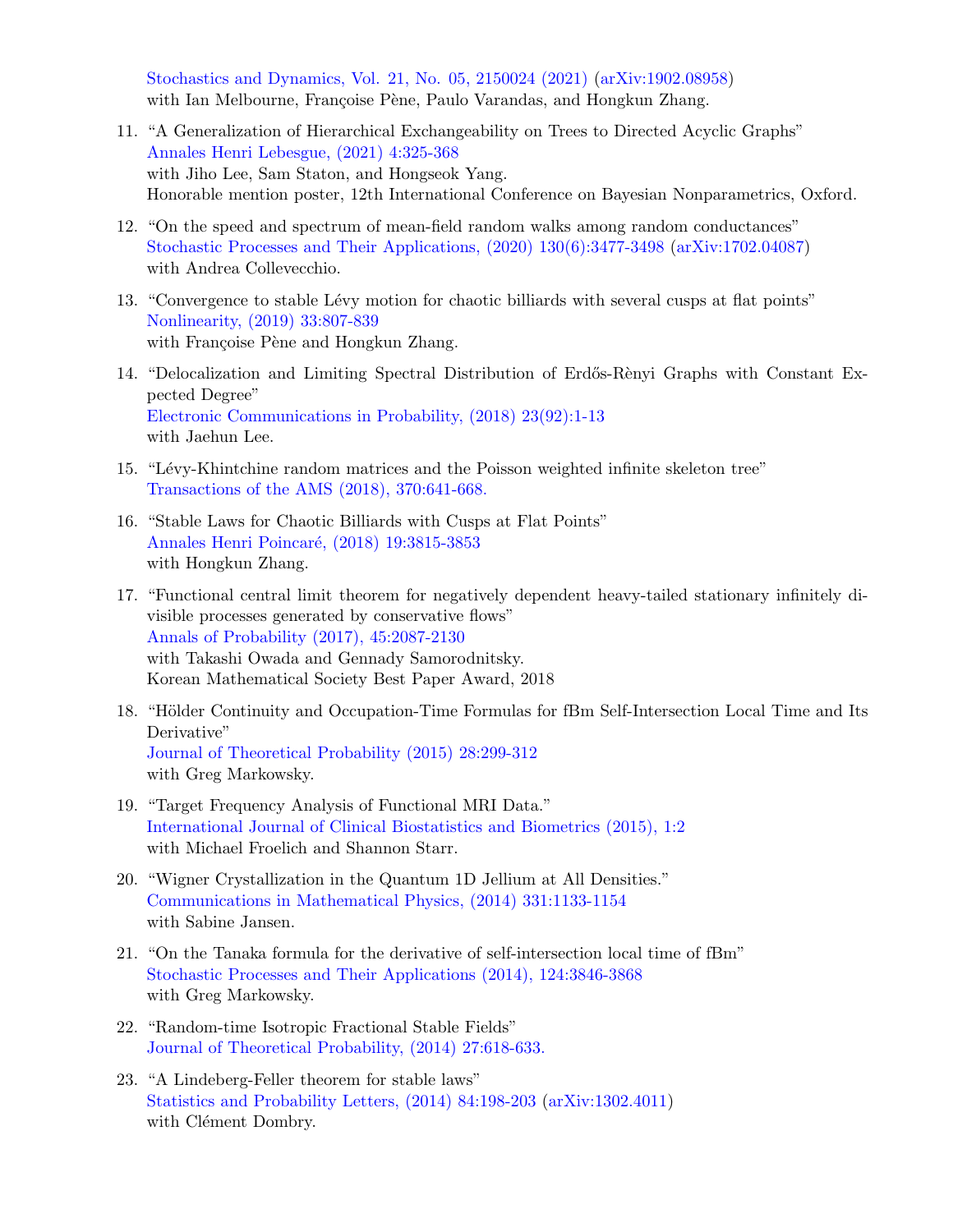- 24. "Random walks at random times: Convergence to iterated Lévy motion, fractional stable motions, and other self-similar processes" [Annals of Probability \(2013\) 41:2682-2708](https://projecteuclid.org/download/pdfview_1/euclid.aop/1372859763) with Greg Markowsky.
- 25. "Indicator fractional stable motions" [Electronic Communications in Probability, \(2011\) 16:165-173.](https://projecteuclid.org/download/pdf_1/euclid.ecp/1465261972)
- 26. "Symmetry Breaking in Quasi-1D Coulomb Systems" Annales Henri Poincaré, (2010) 11(8):1453-1485 with Michael Aizenman and Sabine Jansen.
- 27. "On the Critical Behavior at the Lower Phase Transition of the Contact Process" [ALEA, \(2007\) 3:301-320](http://alea.impa.br/articles/v3/03-12.pdf) with Michael Aizenman.
- 28. "Two phase transitions for the contact process on small worlds" [Stochastic Processes and Their Applications, \(2007\) 117\(12\):1910-1929](https://www.sciencedirect.com/science/article/pii/S0304414907000373) with Rick Durrett.
- 29. "The Critical Value of the Contact Process with Added and Removed Edges" [Journal of Theoretical Probability, \(2005\) 18\(4\):949-955.](https://link.springer.com/article/10.1007/s10959-005-7536-0)
- 30. "The noisy voter-exclusion process" [Stochastic Processes and Their Applications, \(2005\) 115\(12\):1979-2005.](https://www.sciencedirect.com/science/article/pii/S0304414905001031)
- 31. "Perturbations of the Symmetric Exclusion Process" [Markov Processes and Related Fields, \(2004\) 10\(4\):564:584.](http://math-mprf.org/journal/articles/id1026/) [\(arXiv:0309237\)](https://arxiv.org/pdf/math/0309237.pdf)
- 32. "Extremal Reversible Measures for the Exclusion Process" [Journal of Statistical Physics, \(2003\) 112\(1\):165-191.](https://link.springer.com/article/10.1023/A:1023679620839)
- 33. "The *n*-Extent of  $S^3(p, m)$ " [Electronic Journal of Undergraduate Mathematics, \(1995\) 1:1–11](http://math.furman.edu/~mwoodard/fuejum/content/1995/1995paper1.pdf) with Tucker McElroy and Jason Samuels.

#### Miscellaneous publications

- 1. Probability Theory Course Notes [KAIST Course notes \(2019\) 1-143.](https://drive.google.com/file/d/1a3CWTojPVWGjRWz7lyjHJjnaNFaU2zqi/view)
- 2. Invariant measures of the exclusion process and related processes. Ph.D. Thesis (2003) 1-112.

#### EDITORIAL WORK

[Celebratio Mathematica](https://celebratio.org/), Volume in honor of Thomas Liggett. Mathematical Sciences Publishers, 2020 (Co-edited with A. Puha)

[Dynamical Systems, Ergodic Theory, and Probability: in Memory of Kolya Chernov.](http://www.ams.org/books/conm/698/conm698-endmatter.pdf) Vol. 698. American Mathematical Society, 2017. (Co-edited with A. Blokh, L. Bunimovich, L. Oversteegen, Y. Sinai).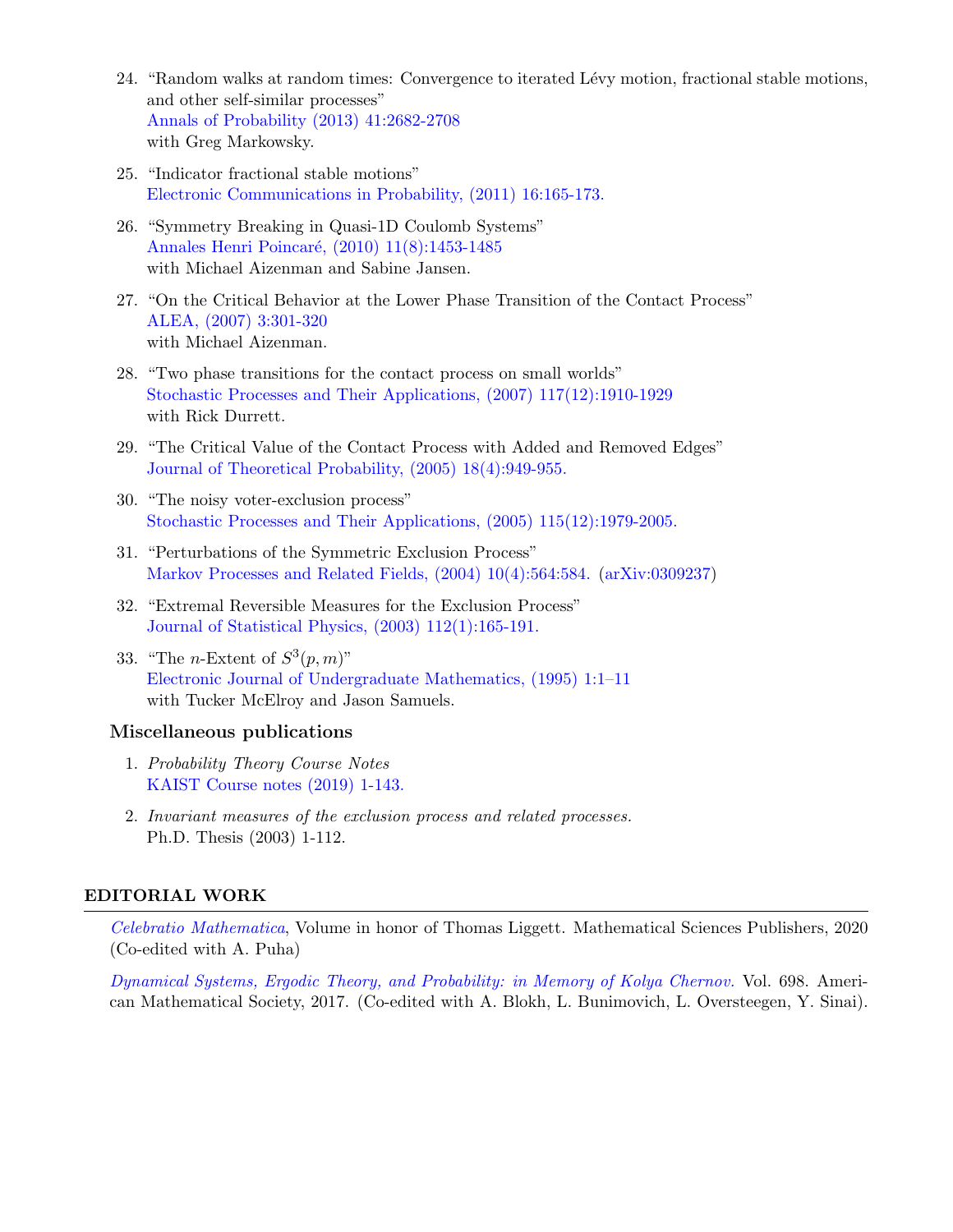## PROGRAMMING/MACHINE LEARNING

| Programming languages:                       | Python, Matlab, R        |      |
|----------------------------------------------|--------------------------|------|
| Deep Learning Specialization                 | Coursera/DeepLearning.AI | 2021 |
| DeepLearning.AI Curriculum Architect program |                          | 2021 |

## ADVISED STUDENTS AND POSTDOCS

#### Current

Jaehoon Kang, KAIST Postdoc Fall 2020 - Present Hoil Lee, KAIST PhD Fall 2018 - Present Jaehun Lee, KAIST PhD Summer 2017 - Present

#### Past

Jongyun Hwang, KAIST Postdoc Fall 2019 - Fall 2021 Wooyoung Chin, KAIST PhD Spring 2017 - Fall 2021 Jiho Lee, KAIST PhD Summer 2017 - Summer 2020 Yeonok Cho, UAB/KAIST PhD Spring 2015 - Summer 2019 Jinwoong Kwak, KAIST Masters Fall 2017 - Spring 2022 Robert Mann, UAB Masters Spring 2015 - Spring 2016 Jarrod Hicks, UAB Masters Spring 2013 - Spring 2016 Junggyo Jung, UAB Masters Fall 2012 - Fall 2014 Mallick Hossain, UAB Masters Fall 2011 - Spring 2012

#### CONFERENCES ORGANIZED

- Random Matrices and Universality Conference (IBS Daejeon), Postponed until 2022
- 2022 Annual KMS Probability Workshop (KAIST), February 2022
- 13th Annual KMS Probability Workshop (KAIST), November 2019
- Random Matrices and Related Topics Conference (KIAS Seoul), May 2019
- Conference on Interacting Particle Systems and Related Topics (IPAM UCLA), March 2019
- KAIST Summer Schools in Probability (KAIST), 2017 2018, 2021
- Gyeongju Workshop in Probability (Gyeongju), August 2018
- Dynamical Systems and Probability Conference in memory of N. Chernov (UAB), May 2015
- AMS Southeastern Sectional Meeting Special Session (UAH), March 2015
- NSF-CBMS Conference, Quantum Spin Systems (UAB), June 2014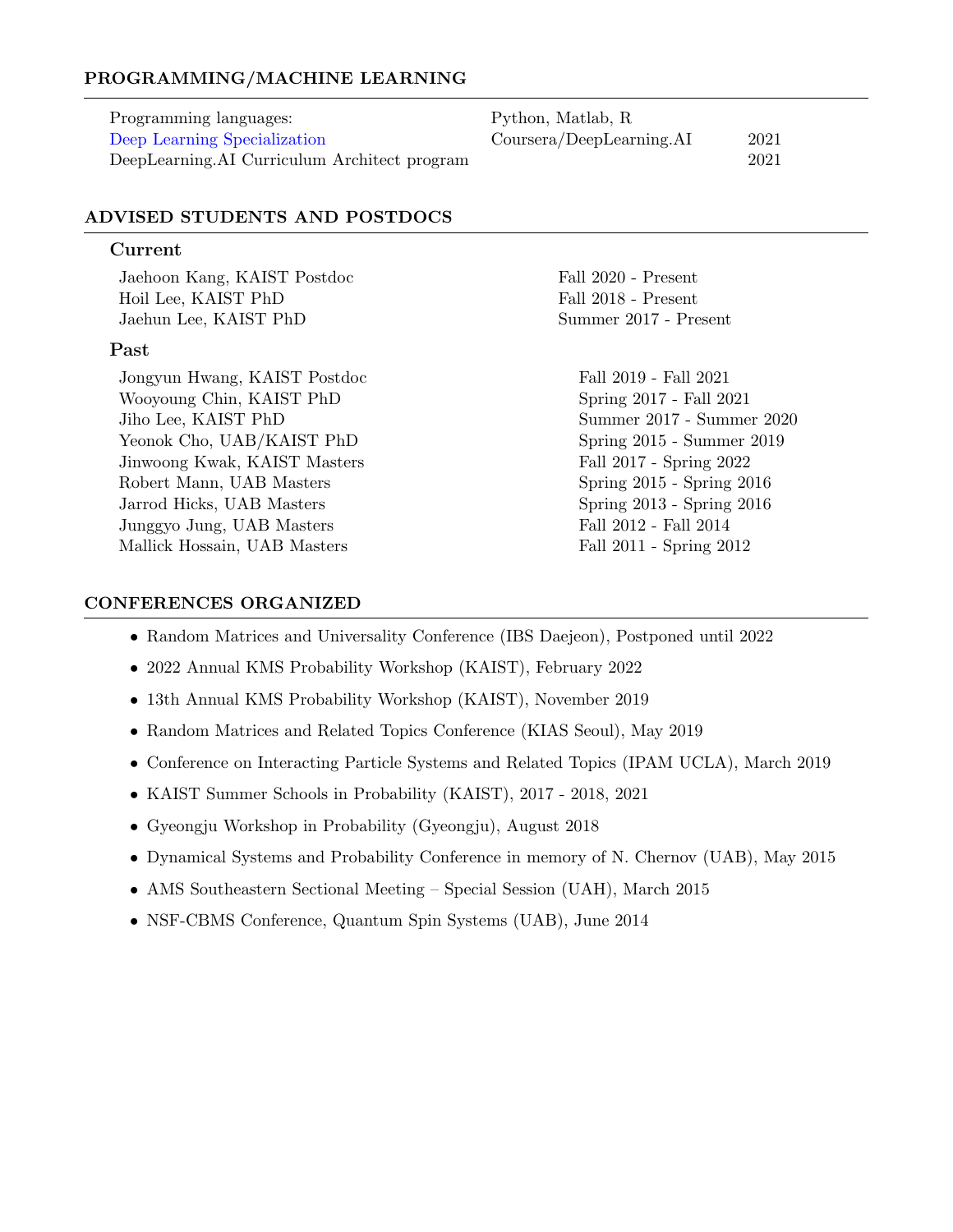# CONFERENCE TALKS, SEMINARS, COLLOQUIA

| <i>Exchangeable Random Structures</i>                                   |             |
|-------------------------------------------------------------------------|-------------|
| Korea Institute of Advanced Studies Intensive Online Lecture Series     | Sep 2020    |
| Generalizing Heirarchical Exchangeability to DAGs                       |             |
| Sam Houston State University Colloquium                                 | Mar 4 2022  |
| Probability Victoria Seminar, Australia online                          | Dec 16 2021 |
| U.S. Department of Defense Seminar                                      | Dec 6 2021  |
| Texas A&M University Probability Seminar                                | Dec 1 2021  |
| University of British Columbia Probability Seminar                      | Sep 2019    |
| Georgia Institute of Technology Probability Seminar                     | Aug 2019    |
| China-Japan-Korea Probability Workshop, Beijing Institute of Technology | May 2019    |
| Korean Mathematical Society 2019 Spring Meeting, Special Lecture        | Apr 2019    |
| <b>UCLA</b> Probability Seminar                                         | Mar 2019    |
| Lévy-Khintchine Random Matrices                                         |             |
| Peking University Probability Seminar                                   | May 2019    |
| German and Korean Mathematical Societies Joint Meeting                  | Oct 2018    |
| Random Matrices and Their Applications, Kyoto University                | May 2018    |
| Pohang University of Science and Technology Colloquium                  | Dec 2017    |
| Korea Institute for Advanced Studies Analysis Seminar                   | Aug 2017    |
| Joint Fudan-KAIST Math Department Workshop                              | Oct 2016    |
| Western States Mathematical Physics Meeting                             | Feb 2016    |
| University of Chicago Probability Seminar                               | May 2015    |
| Cincinnati Symposium on Probability Theory                              | Sep 2014    |
| 7th International Conference on Stochastic Analysis and Applications    | Aug 2014    |
| AMS Sectional Meeting, Knoxville                                        | Mar 2014    |
| Monash University Colloquium                                            | Dec 2013    |
| Symmetry Breaking in Coulomb Systems                                    |             |
| Seoul National University Colloquium                                    | Mar 25 2021 |
| Korea Institute of Advanced Studies Analysis Seminar                    | Nov 2018    |
| Texas A&M Probability Seminar                                           | Feb 2018    |
| Monash University Colloquium                                            | May 2017    |
| KMS Probability Workshop                                                | Sep 2016    |
| University of Virginia Mathematical Physics Seminar                     | Apr 2013    |
| UC Irvine Mathematical Physics Seminar                                  | Sep 2012    |
| NSF-CBMS, University of Alabama Huntsville                              | Jun 2012    |
| Yonsei University Seminar                                               | Jun 2010    |
| Seoul National University Colloquium                                    | Apr 2010    |
| University of Central Florida Probability Seminar                       | Feb 2010    |
| Joint Mathematics Meetings, Contributed Session                         | Jan 2010    |
| Stable laws in Chaotic Billiards with Cusps                             |             |
| KMS Probability Workshop                                                | Sep 2018    |
| International Conference on Nonequilibrium Dynamical Systems, SUSTC     | Aug 2016    |
| Seoul National University Seminar                                       | Nov 2016    |
| KAIST Colloquium                                                        | Dec 2016    |
|                                                                         |             |